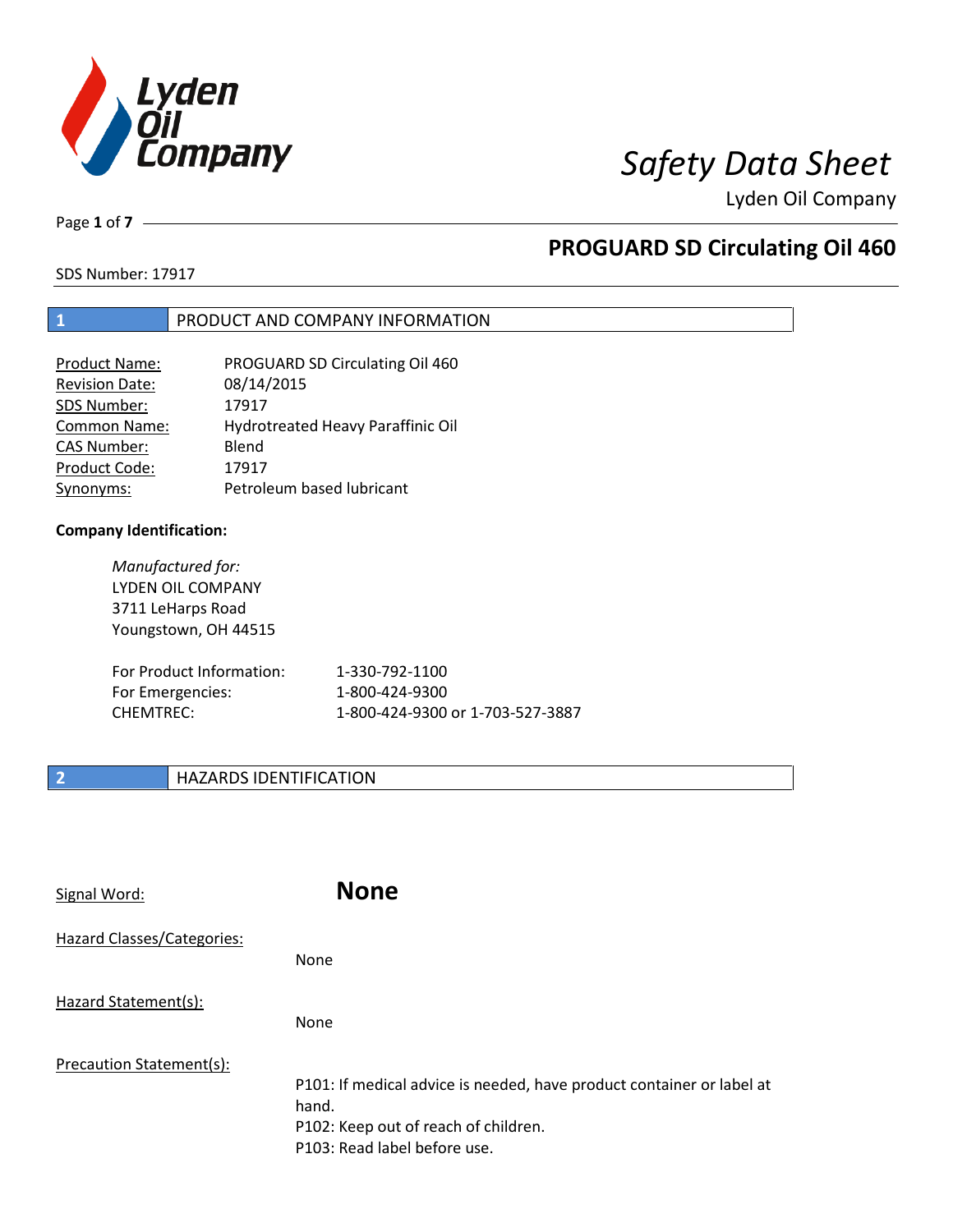

Page **2** of **7**

# **PROGUARD SD Circulating Oil 460**

SDS Number: 17917

Other Hazard Statement(s):

Repeated exposure may cause skin dryness or cracking.

|  | COMPOSITION / INFORMATION ON INGREDIENTS |  |
|--|------------------------------------------|--|
|--|------------------------------------------|--|

Ingredients:

*Mixture of the substances listed below with nonhazardous additions.*

| <b>Chemical Name</b>                      | <b>CAS Number</b> | Percentage |
|-------------------------------------------|-------------------|------------|
| Residual oils, petroleum, solvent dewaxed | 64742-62-7        | $>95$      |
| Additives                                 | N/A               |            |

*\*Any concentration shown as a range is to protect confidentiality or is due to batch variation.*

| $\overline{4}$ | $A = A C110C$<br>$\sim$ $\sim$<br>MEASURES ו <i>הה</i><br>כחו־ |
|----------------|----------------------------------------------------------------|
|                |                                                                |

## Description of First Aid Measures:

| Inhalation:   | If symptoms develop, move victim to fresh air. If symptoms persist,<br>obtain medical attention.                  |
|---------------|-------------------------------------------------------------------------------------------------------------------|
| Skin Contact: | Wash with soap and water. Remove contaminated clothing and wash<br>before reuse. Get medical attention if needed. |
| Eye Contact:  | Rinse opened eye for several minutes under running water. If<br>symptoms persist, consult medical attention.      |
| Ingestion:    | Rinse mouth with water. If symptoms develop, obtain medical<br>attention.                                         |

Symptoms and Effects, both acute and delayed:

No further relevent data available.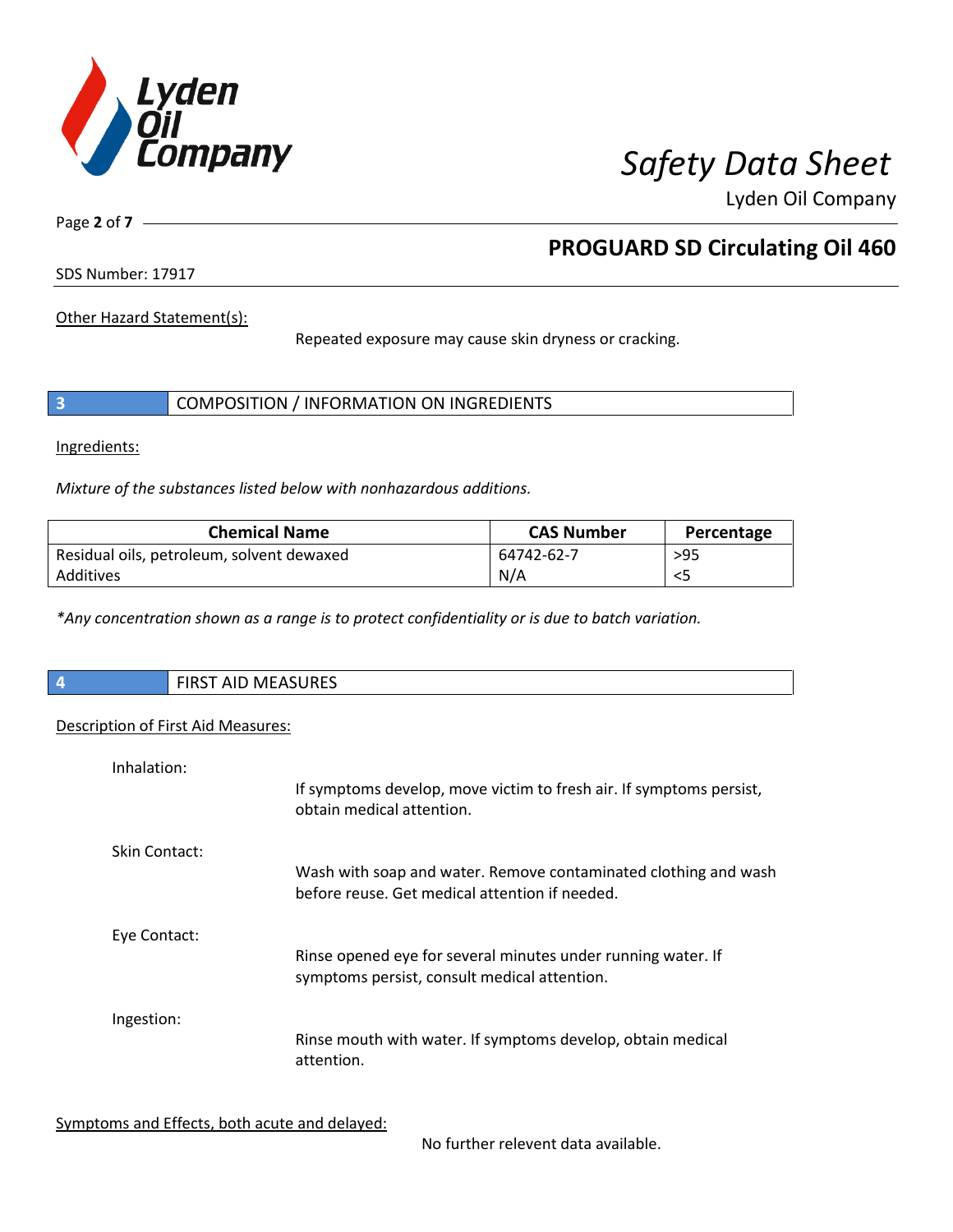

**PROGUARD SD Circulating Oil 460**

Lyden Oil Company

SDS Number: 17917

Page **3** of **7**

Recommended Actions:

Treat symptomatically. Call a doctor or poison control center for guidance.

| $\vert$ 5                         | <b>FIRE FIGHTING MEASURES</b>             |                                                                                                                                                                                                   |
|-----------------------------------|-------------------------------------------|---------------------------------------------------------------------------------------------------------------------------------------------------------------------------------------------------|
|                                   | Recommended Fire-Extinguishing Equipment: | Use dry powder, foam, or carbon dioxide fire<br>extinguishers. Water may be ineffective in fighting<br>an oil fire unless used by experienced fire fighters.                                      |
| Possible Hazards During a Fire:   |                                           | Hazardous combustion products may include: A<br>complex mixture of airborne solid and liquid<br>particulates and gases (smoke). Carbon monoxide.<br>Unidentified organic and inorganic compounds. |
|                                   | Recommendations to Firefighters:          | No special measures required.                                                                                                                                                                     |
| 6                                 | <b>ACCIDENTAL RELEASE MEASURES</b>        |                                                                                                                                                                                                   |
| <b>Personal Precautions:</b>      |                                           | Avoid contact with skin, eyes, and clothing.<br>Keep away from sources of ignition.                                                                                                               |
| <b>Emergency Procedures:</b>      |                                           | Contain spilled material, collect in suitable and<br>properly labled containers.                                                                                                                  |
| <b>Environmental Precautions:</b> |                                           | Do not allow to reach sewage system or any water<br>course.<br>Do not allow to enter ground waters.                                                                                               |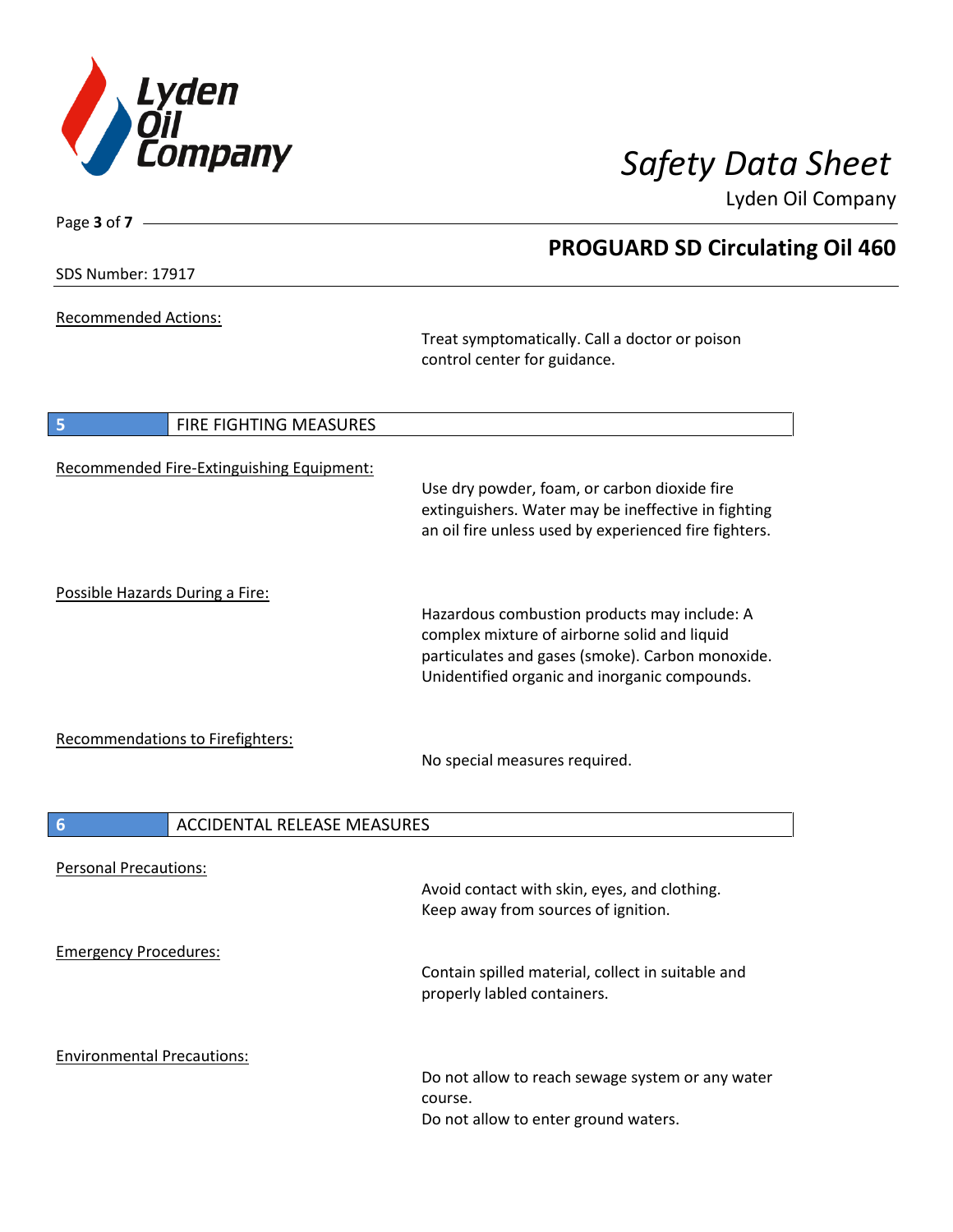

Page **4** of **7**

# **PROGUARD SD Circulating Oil 460**

SDS Number: 17917

Cleanup Procedures:

Pick up excess with inert absorbant material.

| 7                            | <b>HANDLING AND STORAGE</b>             |                                                                                                                     |
|------------------------------|-----------------------------------------|---------------------------------------------------------------------------------------------------------------------|
| <b>Handling Precautions:</b> |                                         | Handle with care and avoid spillage on the floor.<br>Do not cut, weld, drill, grind, braze, or solder<br>container. |
| <b>Storage Requirements:</b> |                                         | Keep container tightly sealed.<br>Keep away from sources of ignition.                                               |
| 8                            | EXPOSURE CONTROLS / PERSONAL PROTECTION |                                                                                                                     |

Exposure Limits:

No data available.

Engineering Controls:

All ventilation should be designed in accordance with OSHA standard (29 CFR 1910.94).

Personal Protective Equipment:

Wash hands before breaks and at the end of work. Use safety glasses and gloves.

## **9 PHYSICAL AND CHEMICAL PROPERTIES**

| Amber                        |
|------------------------------|
| Liquid                       |
| Data not available           |
| Data not available           |
| Data not available           |
| Data not available           |
| $>425^\circ$ F               |
| Data not available           |
| 250° C / 482° F (COC Method) |
|                              |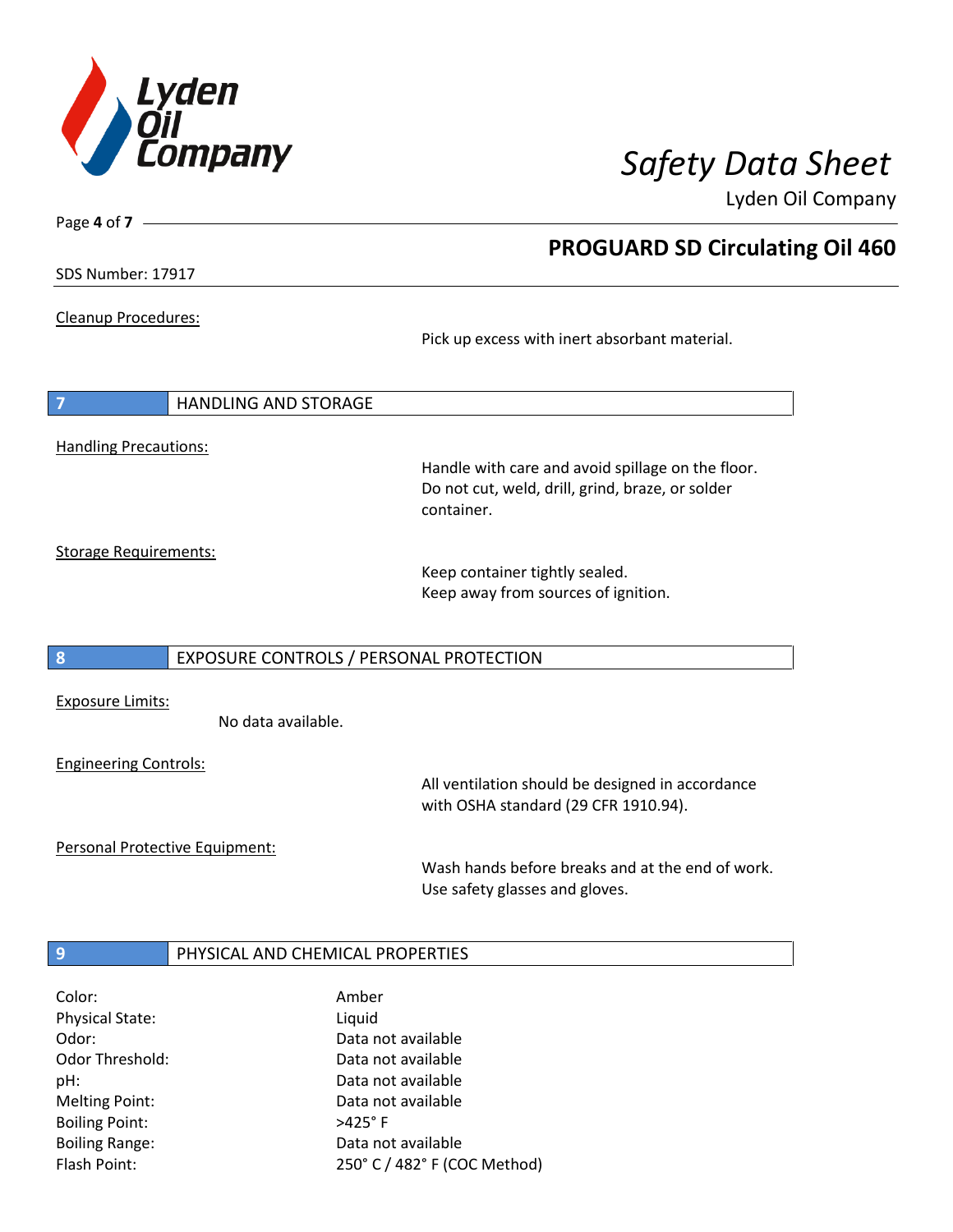

**PROGUARD SD Circulating Oil 460**

Lyden Oil Company

## SDS Number: 17917

Page **5** of **7**

| <b>Evaporation Rate:</b>      | Data not available                           |
|-------------------------------|----------------------------------------------|
| Flammability:                 | Data not available                           |
| Flammability Limits:          | Data not available                           |
| Vapor Pressure:               | Data not available                           |
| Vapor Density:                | Data not available                           |
| <b>Relative Density:</b>      | 7.42 pounds per gallon at 60° F              |
| Solubilities:                 | Insoluble in water                           |
| <b>Partition Coefficient:</b> | Data not available                           |
| Auto-Ignition Temperature:    | Data not available                           |
| Decomposition Temperature:    | Data not available                           |
| Viscosity:                    | 460 mm <sup>2</sup> /sec (kinematic at 40°C) |

# **10** STABILITY AND REACTIVITY Stability:

| Juuliity.                      | Stable under normal conditions.                                  |
|--------------------------------|------------------------------------------------------------------|
| Reactivity:                    | Not reactive under normal conditions.                            |
| <b>Conditions to Avoid:</b>    | Extreme temperature, sparks, open flame, and<br>direct sunlight. |
| Hazardous Reactions:           | No known hazardous reactions.                                    |
| Incompatible Materials:        | No further relevant information available.                       |
| <b>Decomposition Products:</b> | Hazardous decomposition products are not<br>expected to form.    |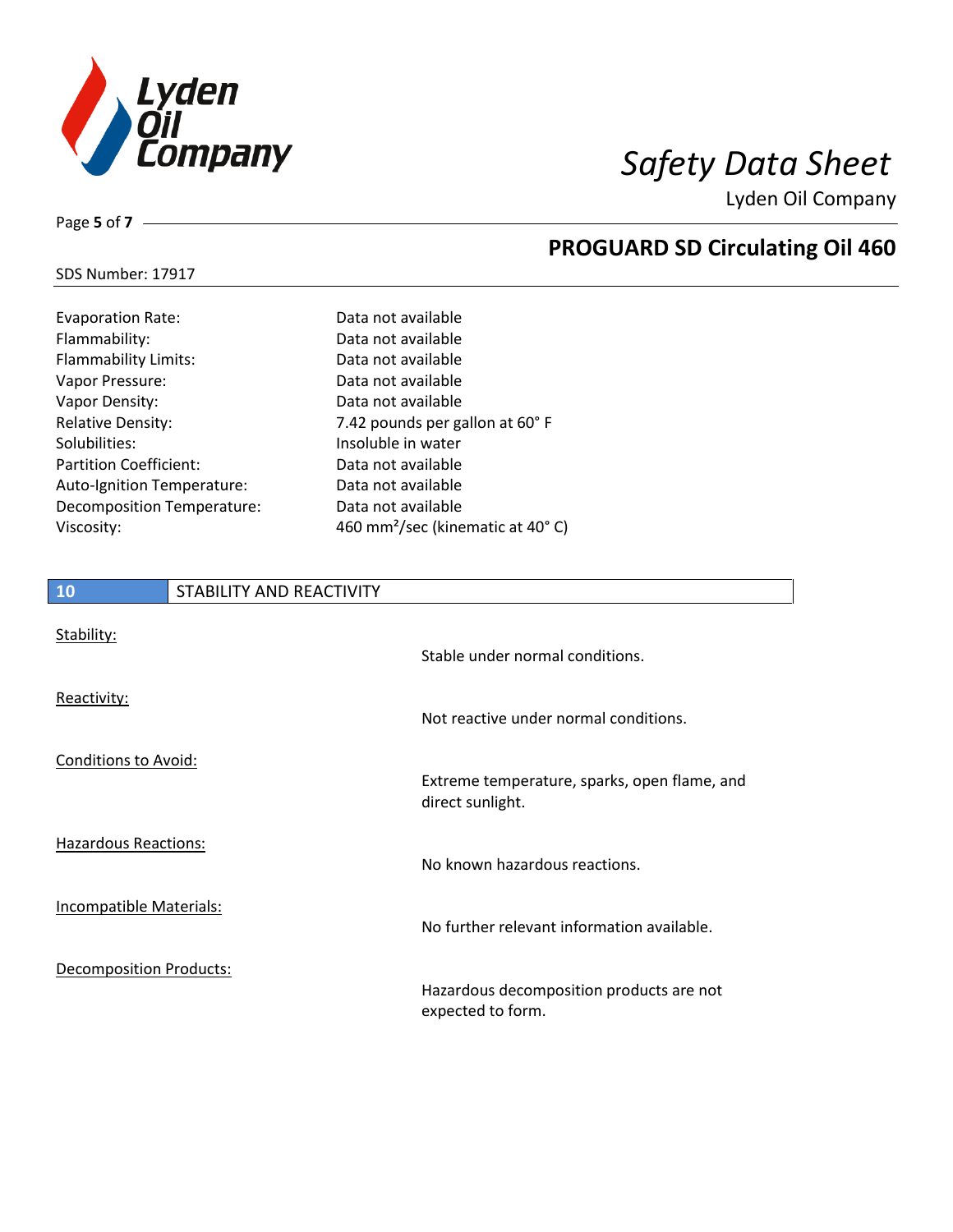

SDS Number: 17917

Page **6** of **7**

# **PROGUARD SD Circulating Oil 460**

| 11                                  | <b>TOXICOLOGICAL INFORMATION</b> |                                                                                                                           |
|-------------------------------------|----------------------------------|---------------------------------------------------------------------------------------------------------------------------|
| Routes of Exposure:                 |                                  | Skin and eye contact are the primary routes of<br>exposure although exposure may occur following<br>accidental ingestion. |
| <b>Exposure Effects:</b>            |                                  | Repeated skin contact may cause dermatitis or an<br>oil acne.                                                             |
| <b>Measures of Toxicity:</b>        |                                  | <b>Component Acute Toxicity Estimates:</b>                                                                                |
|                                     |                                  | Residual oils, petroleum, solvent dewaxed:                                                                                |
|                                     |                                  | Oral LD50: >5000 mg/kg (rat)<br>Dermal LD50: >2000 mg/kg (rabbit)<br>Inhalative LC50: 2.18 mg/l (4 hours) (rat)           |
| Carcinogenic/Mutagenic Precautions: |                                  | Non-carcinogenic and not expected to be<br>mutagentic.                                                                    |
| <b>12</b>                           | <b>ECOLOGICAL INFORMATION</b>    |                                                                                                                           |

Ecological Precautions:

Avoid exposing to the environment.

## Ecological Effects:

No specific environmental or aquatic data available.

## **13** DISPOSAL CONSIDERATIONS

## Disposal Methods:

Dispose of waste material in accordance with all local, state, and federal requirements.